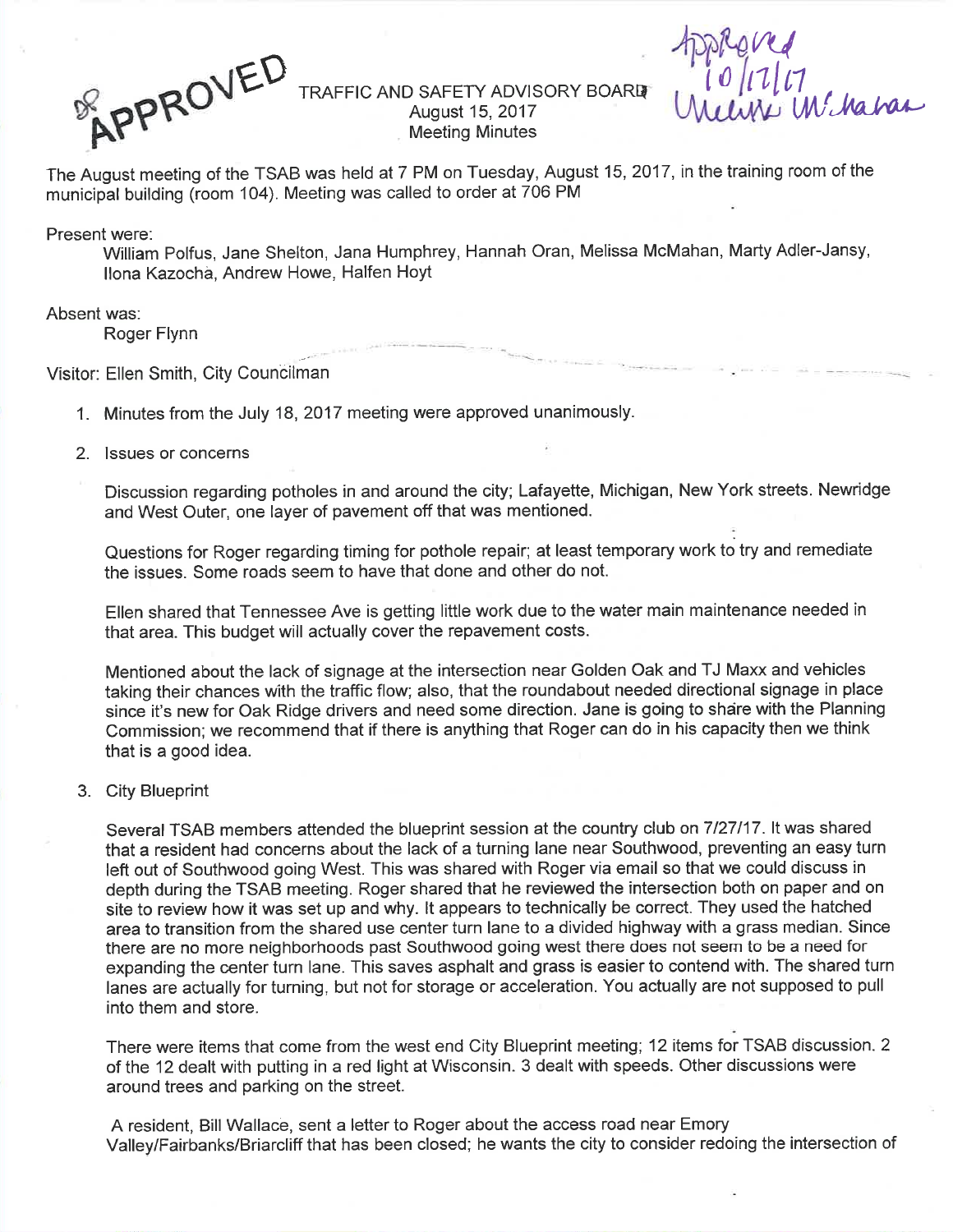Briarcliff and Emory, Roger responded, explaining lack of funding, lack of right of way and the needed purchase of property to do that. Also, the right of way is small, a signal pole would have to be relocated with longer masts and a new signal head and controller. Overall costs would be around \$300,000,00.

This next listening session is for the Emory Valley, Melton Lake, area and will be held on 8/24/17.

We discussed the handouts they have at the meetings regarding demographics, how the meetings are going, etc. and in regards to what would be done with the information once it's compiled.

# 4. Additional business

TSAB was advised of a TDOT request. The information was sent to all board members via postal mail.

Per the mailing.

TDOT officials contacted Roger Flynn regarding lowering the speed limit on TN SR 95 between the SR 95/SR 58 interchange and the Melton Lake Dam Bridge. This stretch of roadway is a State route, not a City street.

The City was contacted by TDOT concerning the speed limit since this segment of SR 95 is located within City limits. COR has jurisdiction regarding the posted regulator speed limit for all streets within the City limits. The TDOT request is to lower the speed limit in that section of roadway from 55 mph to 50 mph.

Additional information regarding the analysis of the roadway is included in the mailing dated 8/4/17 from Roger Flynn to William Polfus, TSAB Chairman and is attached to these minutes.

Rogers recommendation to TSAB was to leave the speed limit postings as they curently exist and change the Ordinance to match the signage. The steps to implement this recommendation include:

- 1. Deleting item five in section 15-509 of the City Ordinance
- 2. Add a new item three to section 15-508 of the City Ordinance entitled 'Maximum límits on specific streets - fifty (50) miles per hour' to include White Wing Road from Oak Ridge Turnpike to a point approximately 950' south of Wipp Road
- 3. Add a new item nine to section 15-507 to be entitled 'Maximum limits on specific streets forty five (45) miles per hour' to include White Wing Road from approximately 950' south of Wipp Road to White Wing Bridge.

ORPD endorses the recommendation; the net result to these changes will not affect the traveling public.

A motion was made by Marty Adler-Jasny to accept Roger's recommendations and forward to city council for their consideration. Halfen Hoyt seconded the motion; there was no further discussion, and the motion passed unanimously.

5. Request for new business items or future briefings

No requests were made.

6. The meeting was adjourned at 815PM.

Next meeting will be 9/19

Melissa McMahan TSAB Secretary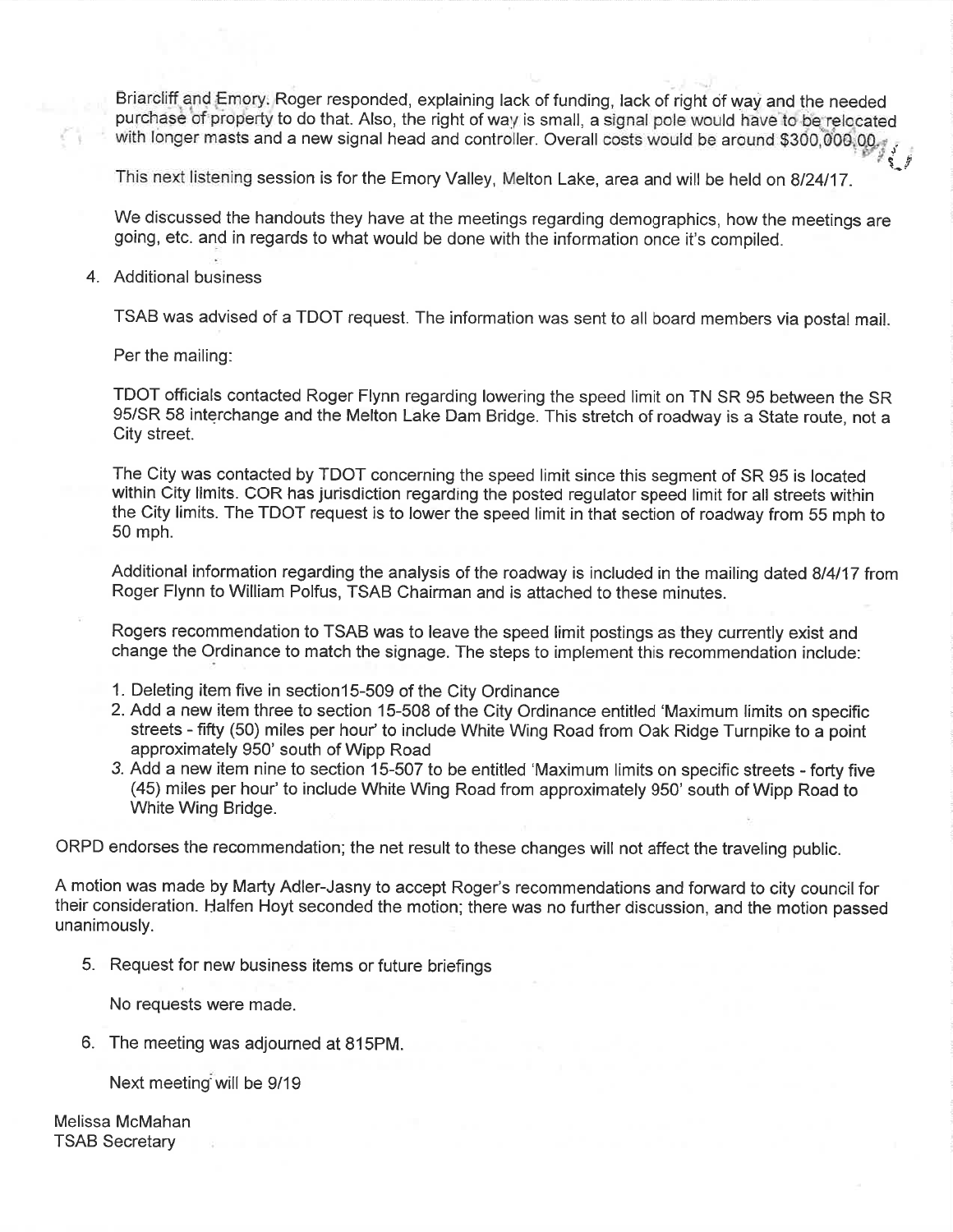# CITY OFOAK HIDGE



POST OFFICE BOX 1 · OAK RIDGE, TENNESSEE 37831-0001

August 4,2017

Mr. William Polfus, Chairman Traffic Safety Advisory Board110 Victoria RoadOak Ridge, TN 37830

Subject: SR-95 Speed Limit

Traffic Safety Advisory Board:

Tennessee Department of Transportation (TDOT) officials recently contacted me regarding lowering the speed limit on TN SR-95 between the SR-95/SR-58 interchange and the Melton Lake Dam Bridge. This stretch of roadway is a State route, not a City street. The source of the request(s) and/or complaint(s) that precipitated TDOT to conduct a speed study and then contact the City are not known.

The City was contacted by TDOT concerning the speed limit since this segment of SR-95 is located withinCity limits. The City of Oak Ridge has jurisdiction regarding the posted regulator speed limit for all streets within the City limits. The TDOT request is to lower the speed limit in that section of roadway from 55mph to 50mph.

Following is a brief analysis of this stretch of roadway.regarding the TDOT request:

- 1. Complaints have been received by the City concerning near collisions in which one vehicle slows down to turn into a driveway or patrol road, and the vehicle following does not slow. ln some of these incidents, distracted or inattentive driving was likely a contributing factor. TDOT has provided warning signs at many of these locations; however, a reduction in speed might alsoprovide more reaction time.
- 2. TDOT has provided the results from a speed study conducted which showed the 50 percentile speed was 43mph and the 85 percentile speed was 49mph (see attachment). This indicates the majority of the traffic is already traveling below the proposed speed timit. ln addition, because of the number of curves and driveways, there are seven (7) different locations where advisory signsrecommend reduction in speed varying from 35mph to 25mph.
- 3. After comparing existing signage to the City Ordinance, there are multiple discrepancies. lt is mybelief that existing conditions make any posted speed limit unenforceable.
	- a. City Ordinance 15-509 (5) SR-95 identified as White Wing Road from SR-95, then identified as Oak Ridge Turnpike to White Wing Bridge, has a maxímum speed limit of 55mph.
	- b. The speed limit presently posted in the majority of this section is 50mph; except for the south portion, approximately 950' south of Wipp Road extending to the bridge at MeltonLake, is posted at 45mph.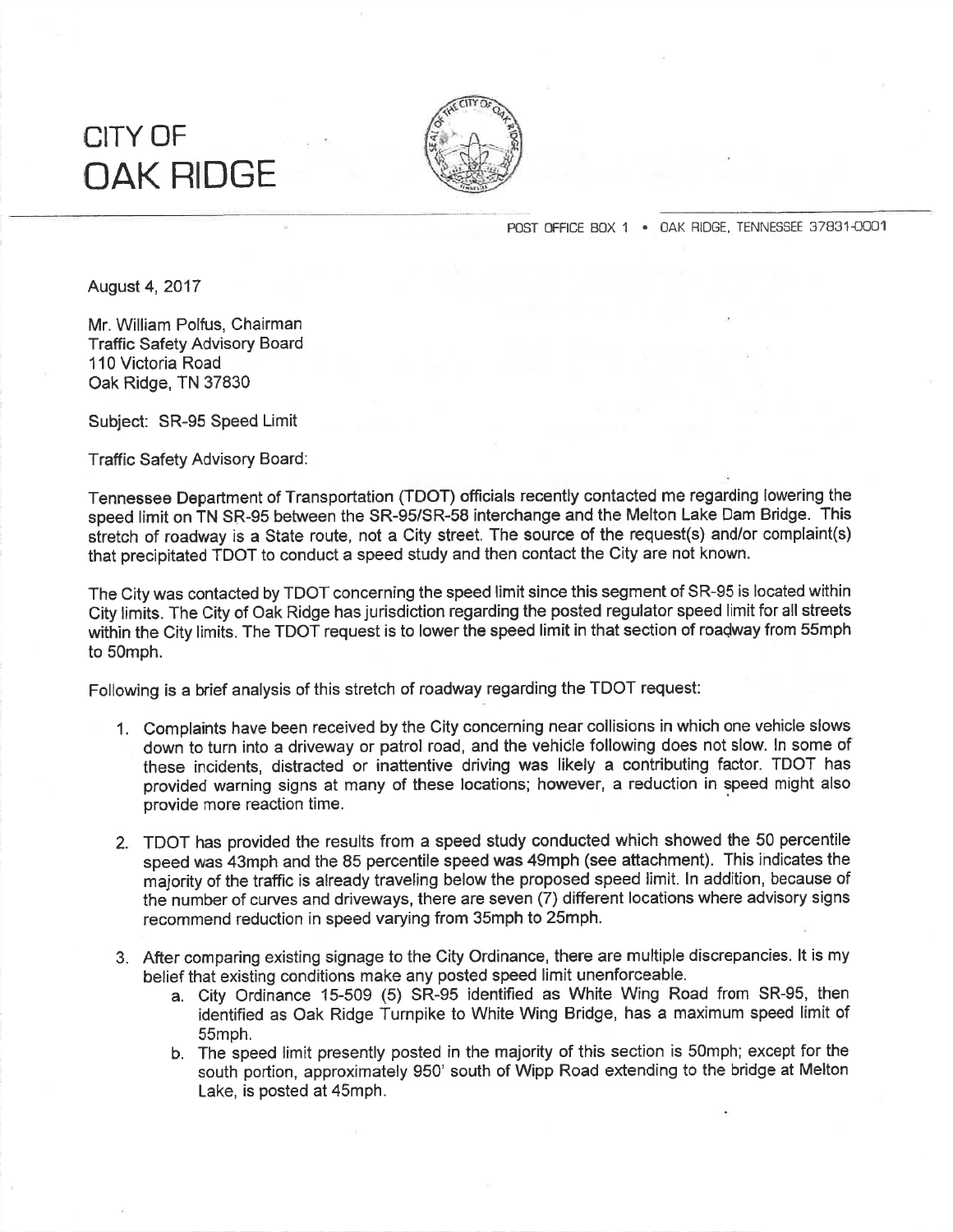Based on the analysis above, my recommendation is to leave the speed limit postings as they currently exist and change the Ordinance to match the signage. The steps to implement this recommendation include:

- <sup>1</sup>. Deleting item five in section 15-509 of the City Ordinance.
- 2. Add a new item three to section 15-508 of the City Ordinance entitled, "Maximum limits on specific streets - fifty (50) miles per hour" to include White Wing Road from Oak Ridge Turnpike to a point approximately 950' south of Wipp Road.
- 3. Add a new item nine to section 15-507 to be entitled, "Maximum limits of specific streets forty five (45) miles per hour" to include White Wing Road from approximately 950' south of Wipp Road to White Wing Bridge.

Oak Ridge Police Department endorses this recommendation; the net result to these changes will not affect the traveling public.

It has been requested by TDOT that the Traffic Safety Advisory Board review the proposed changes to the City Code of Ordinance sections 15-507, 15-508, and 15-509 at the August 22, 2017 meeting for a recommendation to be presented to City Council for consideration of first reading at the September 11, 2017 Council meeting

Sincerely,

Roger Floym

Roger Flynn, P.E. City Engineer

**Enclosures** 

cc: Shira McWaters, P.E. Public Works Director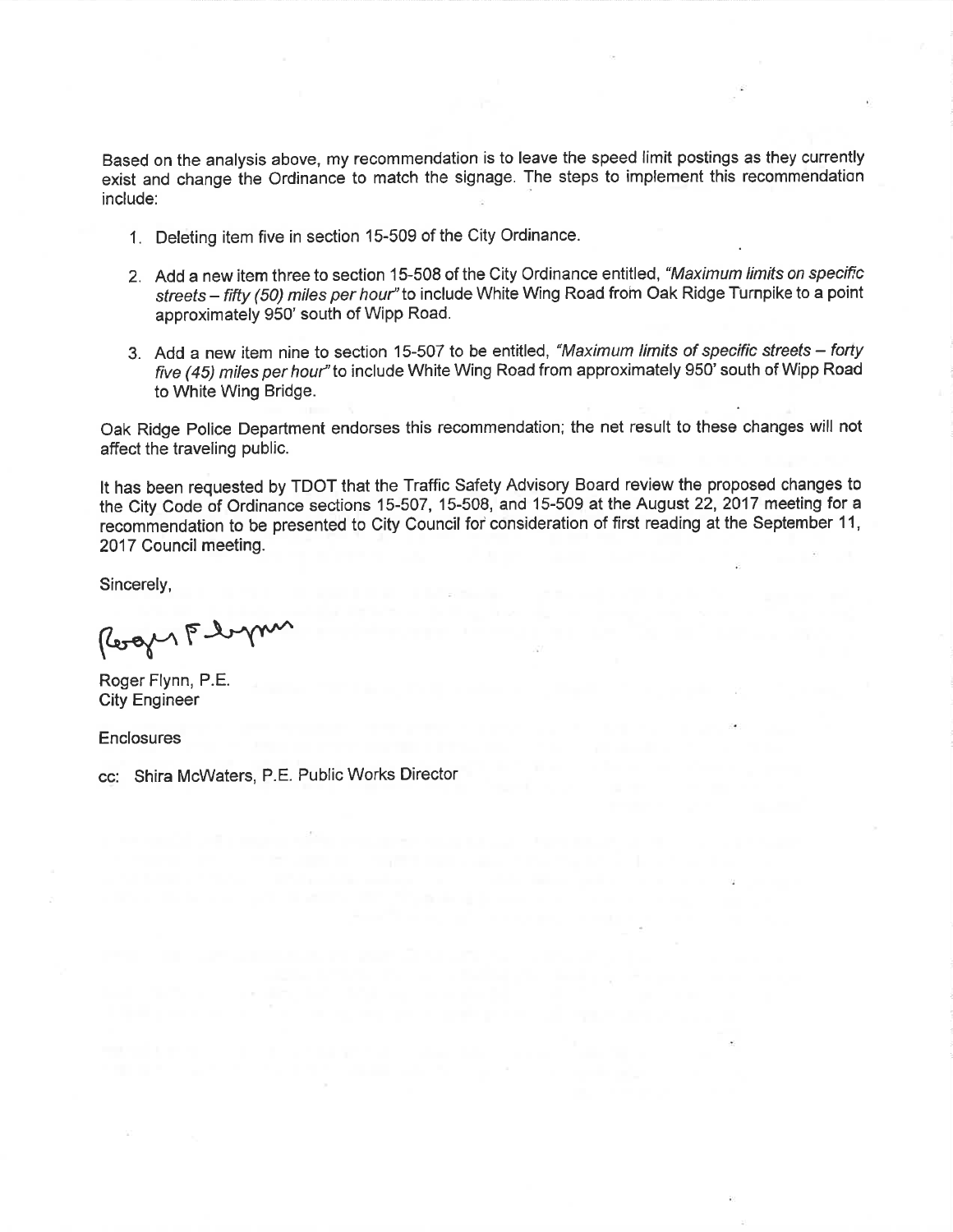#### Flynn, Roger

| From:        | Nathan Vatter < Nathan. Vatter@tn.gov>                   |
|--------------|----------------------------------------------------------|
| Sent:        | Tuesday, July 18, 2017 10:05 AM                          |
| To:          | Flynn, Roger                                             |
| Cc:<br>K.    | Ray.Peters@truproject.com; Cameron Parker; Bryan Bartnik |
| Subject:     | State Route 95 (Speed Limits)                            |
| Attachments: | 2378 001.pdf; RE: TWPC--Wipp Road off of Route 95        |
|              |                                                          |

Roger,

We recently took a request to consider lowering of the 55 mph posted speed limit on SR-95 near Whipp Road in Roane County.

Following a review of our records and files we found that the segment appears to be located within the incorporated boundary of Oak Ridge. This would result<br>in Oak Ridge having jurisdiction for the posted regulatory speed find the attached information for your consideration of the citizen request to lower the posted speed.

Í

If you have any questions please let me know.

| County            | <b>ROANE</b> | ۰            | Route<br><b>SR095</b>                              | $\sim$                 | Spill Cs6<br>D-NONE                | $\mathbb{R}^n$       | City Sec            |
|-------------------|--------------|--------------|----------------------------------------------------|------------------------|------------------------------------|----------------------|---------------------|
| From              |              | To           |                                                    |                        |                                    |                      | First face          |
| Rocte Feature     |              | Road Segment | <b><i>HOADWAY ENGERERIES</i></b><br><b>Traffic</b> | <b>Geometres</b>       | Road System<br><b>Road History</b> | Mamteriant e Feature | Martinriano         |
| <b>ROOT Names</b> |              | Corrul form  | 14915                                              | <b>Special Systems</b> | Other<br><b>US Noutin</b>          |                      | Road Segment - View |
| <b>BLM</b>        | ELM          | Road Name    | Fonchemal Class                                    | automentration Systems | Government Gontral                 | Urban Arca           | the personnel are   |
| 000               | 5700         | WHIPP RD     | U OTH PRIN ART                                     | 13-NHS URBAN, STA.     | STATE HAJAY AGE                    | 155 - KNOXVIL        | 221 - OAK RJÓGE     |
| 5790              | 5810         | WHIPP RD     | U OTH PRIN ART                                     | 13 NHS URBAN STA       | STATE HWAY AGE                     | 155 - KINOXVIL       | 221 - OAK RIOGE     |
| 5810              | 19 220       | OAK RIDGE TU | <b>U OTH PRIN ART</b>                              | 13-NHS URBAN STA       | STATE HWAY AGE                     | 155 - KNOXVIL        | 221 OAK RIDGE       |



I

Nathen Vatter, P.E. | Region | Traffic Engineer<br>Region | Traffic Office<br>Transportation Management Center, 2<sup>NU</sup> Floor<br>7238 Region Lane<br>Knoxville, TN 37914<br>p 865-594-2456<br>Nathan Vauer@tn.gov<br>Nihan Vauer@tn.gov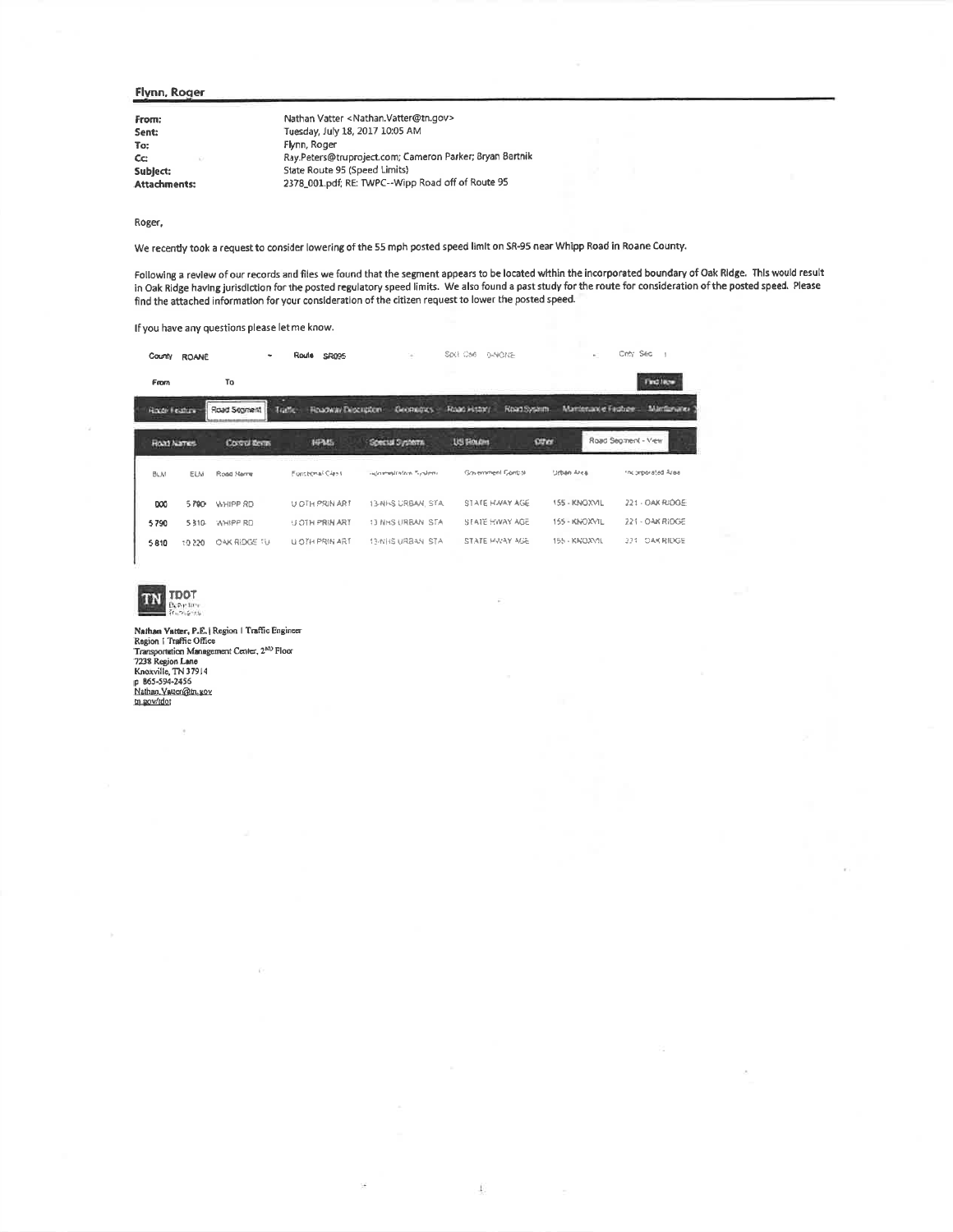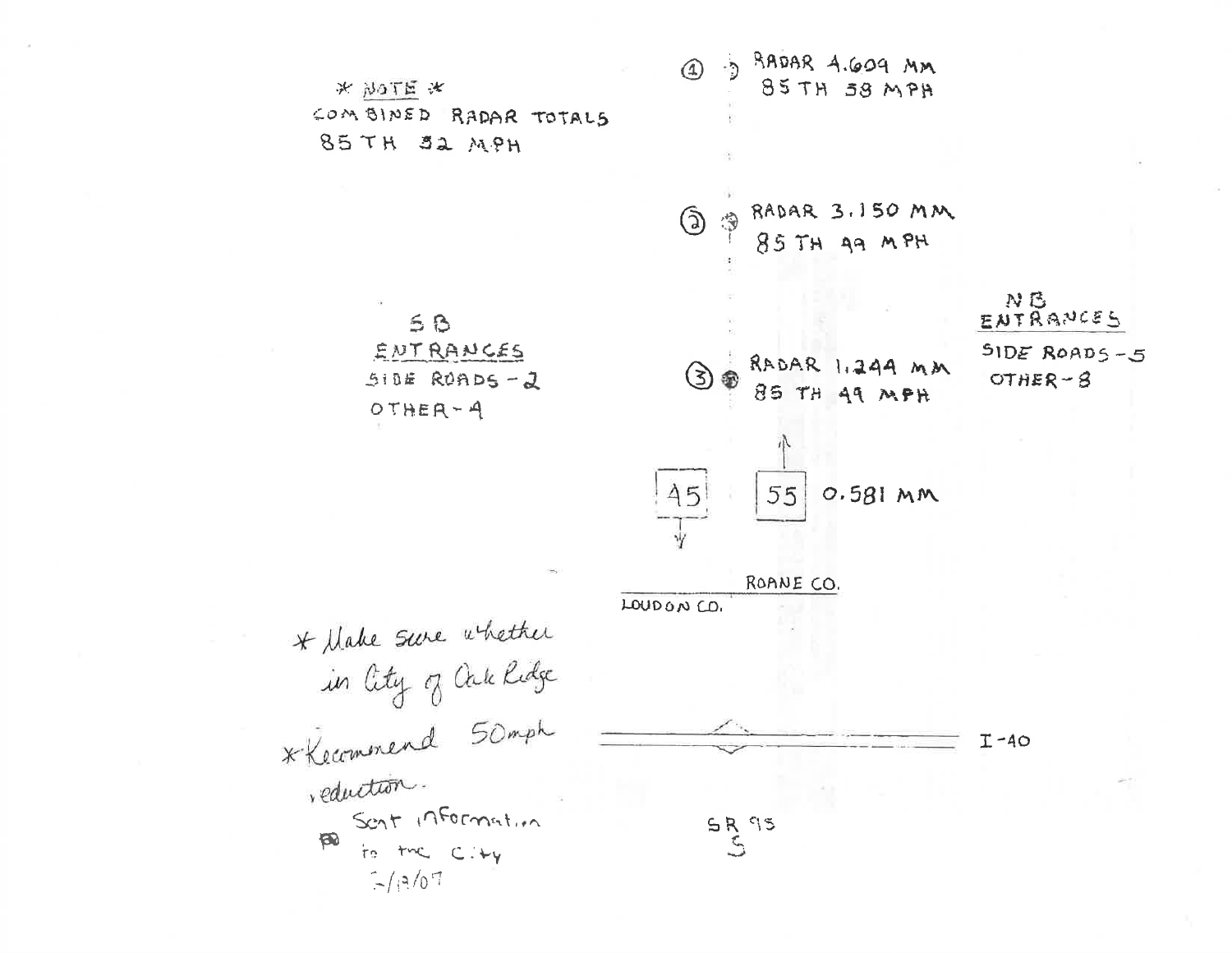| DIRECTION(S) NORTH/SOUTH<br>POSTED SPEED LIMIT55 |                     |                     |                        |              |                                            |         |         |               |                    |         |              |        |   | 50TH PERCENTILE SPEED43<br>85TH PERCENTILE SPEED49<br>10 MPH PACE SPEED37 through 46<br>PERCENT OVER PACE SPEED17.0<br>PERCENT UNDER PACE SPEED10.4 |    |    |
|--------------------------------------------------|---------------------|---------------------|------------------------|--------------|--------------------------------------------|---------|---------|---------------|--------------------|---------|--------------|--------|---|-----------------------------------------------------------------------------------------------------------------------------------------------------|----|----|
| SPEED NO. PCT.<br>,,,,,,,,,,,,,,,,,,,,,          |                     |                     | CUM.<br>PCT.           |              |                                            |         |         |               |                    |         |              |        |   | RANGE OF SPEEDS31 to 58<br>AVERAGE SPEED.                                                                                                           |    |    |
| 31                                               | $\overline{a}$<br>0 | 1.9<br>0.0          | 1.9<br>1.9             |              |                                            |         |         |               |                    |         |              |        |   | --------------------------------------                                                                                                              |    |    |
| 32<br>33                                         | 0                   | 0.0                 | 1.9                    |              | 100                                        |         |         |               |                    |         |              |        |   | ***************************100                                                                                                                      |    |    |
| 34                                               | 9                   | 8.5                 | 10.4                   |              | $\sim$                                     |         |         |               |                    |         | ***          | ***    |   |                                                                                                                                                     |    |    |
| 35                                               | 0                   | 0.0                 | 10.4                   |              | 90                                         |         |         |               |                    | ***     |              |        |   |                                                                                                                                                     |    |    |
| 36<br>37                                         | $\circ$             | 0.0<br>17 16.0      | $10.4\,C$<br>26.4 U 80 |              | $\overline{\phantom{0}}$                   |         |         |               |                    |         |              |        |   |                                                                                                                                                     |    |    |
| 38                                               | $\mathbf 0$         | 0.0                 | 26.4 M                 |              | $\sim$                                     |         |         |               |                    |         |              |        |   |                                                                                                                                                     |    |    |
| 39                                               | 0                   | 0.0                 | 26.4                   |              | 70                                         |         |         |               |                    |         |              |        |   |                                                                                                                                                     |    |    |
| 40                                               |                     | 23 21.7             | 48.1 P                 |              | $\qquad \qquad \blacksquare$               |         |         |               | ***                |         |              |        |   |                                                                                                                                                     |    |    |
| 41                                               | 0                   | 0.0                 | 48.1 E 60              |              | $\overline{\phantom{a}}$                   |         |         |               |                    |         |              |        |   |                                                                                                                                                     |    |    |
| 42<br>43                                         | 0                   | 0.0<br>20 18.9      | 48.1 R<br>67.0 C 50    |              |                                            |         |         | ***           |                    |         |              |        |   |                                                                                                                                                     |    |    |
| 44                                               | 0                   | 0.0                 | 67.0 E                 |              | $\blacksquare$                             |         |         |               |                    |         |              |        |   |                                                                                                                                                     |    |    |
| 45                                               | $\circ$             | 0.0                 | 67.0 N 40              |              |                                            |         |         |               |                    |         |              |        |   |                                                                                                                                                     |    |    |
| 46                                               |                     | 17 16.0             | 83.0 T                 |              |                                            |         |         |               |                    |         |              |        |   |                                                                                                                                                     |    |    |
| 47                                               | $\mathbf{0}$<br>0   | 0.0<br>0.0          | 83.0 S 30<br>83.0      |              |                                            |         | ***     |               |                    |         |              |        |   |                                                                                                                                                     |    |    |
| 48<br>49                                         | 9                   | 8.5                 | 91.5                   |              | 20                                         |         |         |               |                    |         |              |        |   |                                                                                                                                                     |    |    |
| 50                                               | 0                   | 0.0                 | 91.5                   |              |                                            |         |         |               |                    |         |              |        |   |                                                                                                                                                     |    |    |
| 51                                               | 0                   | 0.0                 | 91.5                   |              | 10                                         | ***     |         |               |                    |         |              |        |   |                                                                                                                                                     |    |    |
| 52<br>53                                         | 5<br>0              | $4\,\ldotp7$<br>0.0 | 96.2<br>96.2           |              | $\overline{\phantom{a}}$<br>$0$ ***        |         |         |               |                    |         |              |        |   |                                                                                                                                                     |    |    |
| 54                                               | ٥                   | 0.0                 | 96.2                   |              | $+ -$                                      |         |         |               |                    |         |              |        |   | ---+----+----+----+-----------------                                                                                                                |    | 81 |
| 55                                               | 3                   | 2.8                 | 99.1                   |              | 31                                         |         |         | 41            |                    |         |              | 51     |   | 61<br>**********************************                                                                                                            | 71 |    |
| 56<br>57                                         | 0<br>$\circ$        | 0.0<br>0.0          | 99.1<br>99.1           |              | 20                                         |         |         |               |                    |         |              |        |   |                                                                                                                                                     |    |    |
| 58                                               | 1                   |                     | 0.9 100.0              |              | ×                                          |         |         | *             | $\star$            |         |              |        |   |                                                                                                                                                     |    |    |
|                                                  |                     |                     |                        |              |                                            |         |         | *             | $\star$            |         |              |        |   |                                                                                                                                                     |    |    |
|                                                  |                     |                     |                        |              |                                            |         | *       | ÷<br>$\star$  | $\star$<br>$\star$ | $\star$ |              |        |   |                                                                                                                                                     |    |    |
|                                                  |                     |                     |                        |              | P 15                                       |         | $\star$ | $\star$       | $\star$            | $\star$ |              |        |   |                                                                                                                                                     |    |    |
|                                                  |                     |                     |                        | Е            | $\sim$                                     |         | $\star$ | $\frac{1}{N}$ | $\star$            | $\star$ |              |        |   |                                                                                                                                                     |    |    |
|                                                  |                     |                     |                        | $\mathbb{R}$ | - 12                                       |         | $\star$ | $\star$       | $\star$            | $\star$ |              |        |   |                                                                                                                                                     |    |    |
|                                                  |                     |                     |                        | C.           |                                            |         | $\star$ | ÷.<br>÷       | $\star$<br>$\star$ | $\star$ |              |        |   |                                                                                                                                                     |    |    |
|                                                  |                     |                     |                        | E            | <b>Contract Contract Contract Contract</b> |         | *<br>*  |               |                    |         |              |        |   |                                                                                                                                                     |    |    |
|                                                  |                     |                     |                        | T            | N 10                                       |         |         |               |                    |         |              |        |   |                                                                                                                                                     |    |    |
|                                                  |                     |                     |                        | S            |                                            | *       | *       | *             | ×                  | *       | $\pmb{\ast}$ |        |   |                                                                                                                                                     |    |    |
|                                                  |                     |                     |                        |              | ÷                                          | ۰       | *       | ×             | ×                  | *       | $\star$      |        |   |                                                                                                                                                     |    |    |
|                                                  |                     |                     |                        |              | ÷                                          | $\star$ | *       | ×             | $\pmb{\ast}$       | *       | *            |        |   |                                                                                                                                                     |    |    |
|                                                  |                     |                     |                        |              | 5                                          | ŵ<br>*  | ₩<br>*  | ×<br>*        | ÷<br>$\star$       | *       | ÷            | *<br>* |   |                                                                                                                                                     |    |    |
|                                                  |                     |                     |                        |              |                                            | *       | *       | ×             | *                  | *       | $\star$      |        | * |                                                                                                                                                     |    |    |
|                                                  |                     |                     |                        |              |                                            | ÷       |         |               |                    |         | *            |        | * |                                                                                                                                                     |    |    |

 $\kappa = 10^{10}$  .

 $\sim$   $^{-20}$   $^{-10}$ 

 $\sim 10^{-1}$ 

 $\sim$   $\%$